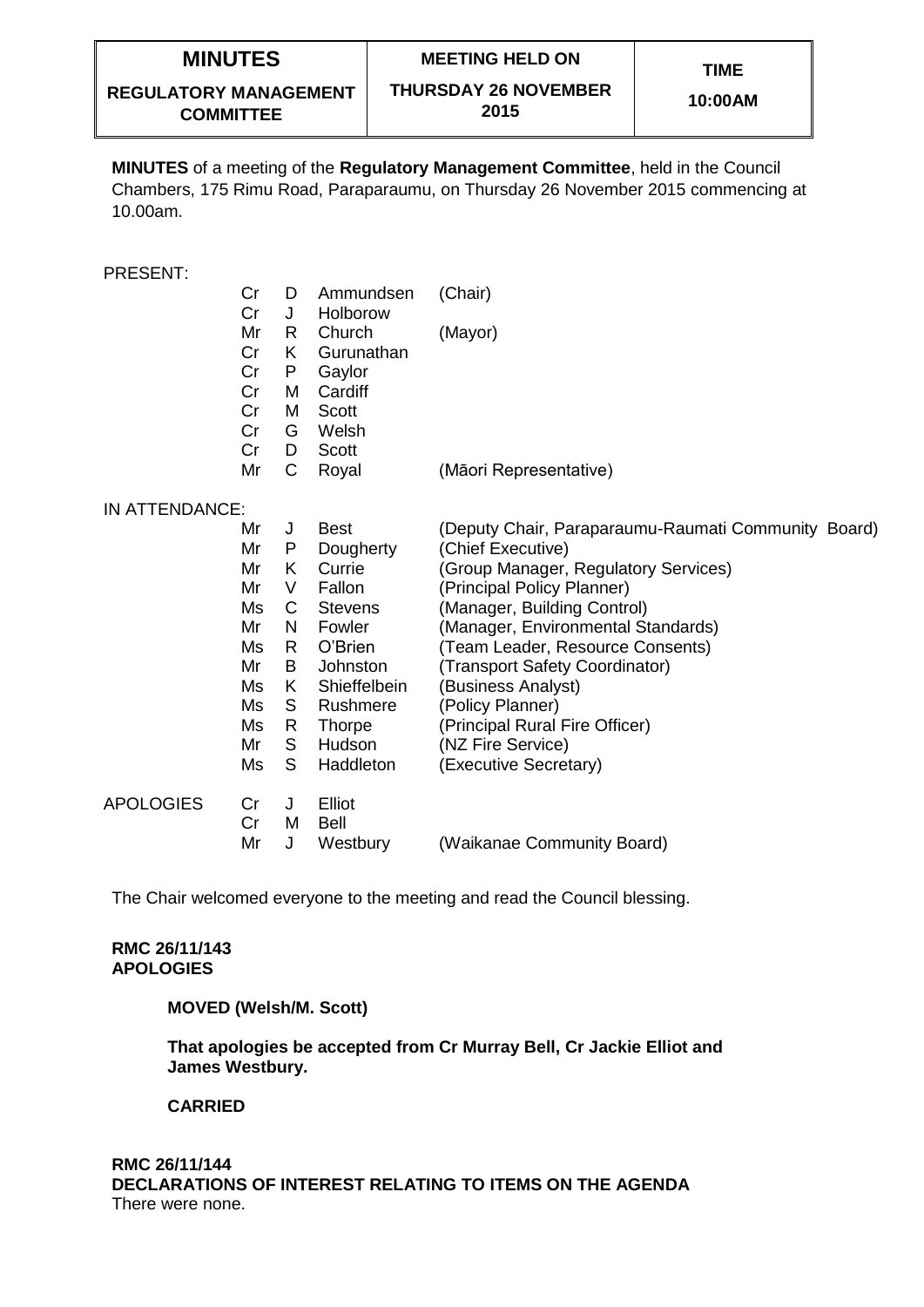### **10:00AM**

# **RMC 26/11/145 PUBLIC SPEAKING TIME (for items relating to the agenda)**

- 1. Kathy Thomson spoke to an item relating to item 9 on the agenda. Ms Thomson provided a written report of her speaking notes.
- 2. Kathy Thomson read a report on behalf of Kerry Bolton relating to item 9 on the agenda.

#### **RMC 26/11/146 MEMBERS' BUSINESS**

Mr Kevin Currie, Group Manager Regulatory Services responded to the public speaking.

There are a number of organisations that we meet with regularly that are not included in the annual report - one of those groups is Helping you Help Animals (HUHA). As requested, the annual Dog Control report will be updated to include HUHA.

### **RMC 26/11/147 KAPITI COAST DISTRICT COUNCIL FIRE PREVENTION BYLAW (RS-15-1750)**

Nick Fowler, Environmental Standards Manager spoke to this report.

A special consultative procedure is being used for this bylaw to ensure that bylaw reviews are spread out - providing an opportunity for the community to be involved in the consultation process.

The costs of a special consultative process are included in Council budgets and are not a significant increase on standard operating costs.

There are no known issues with the Bill of Rights and recommendation (b) of this report has been updated to reflect this.

The council adopted the bylaw and agreed that it will go out for public consultation. It was requested that Te Whakaminega O Kāpiti (TWOK) is included in consultation and that Ahi Kā - occasions of traditional fire lighting - are considered.

# **MOVED (Gaylor/Holborow)**

#### **That the Regulatory Management Committee:**

- **a. determines that a bylaw is the most appropriate way to address the need for managing the safety and nuisance issues associated with fires;**
- **b. determines, subject to consultation, that the Draft Kapiti Coast District Council 2016 Fire Prevention Bylaw is the most appropriate form of bylaw;**
- **c. adopts for consultation the Statement of Proposal to adopt the Kapiti Coast District Council 2016 Fire Prevention Bylaw, as attached to Report**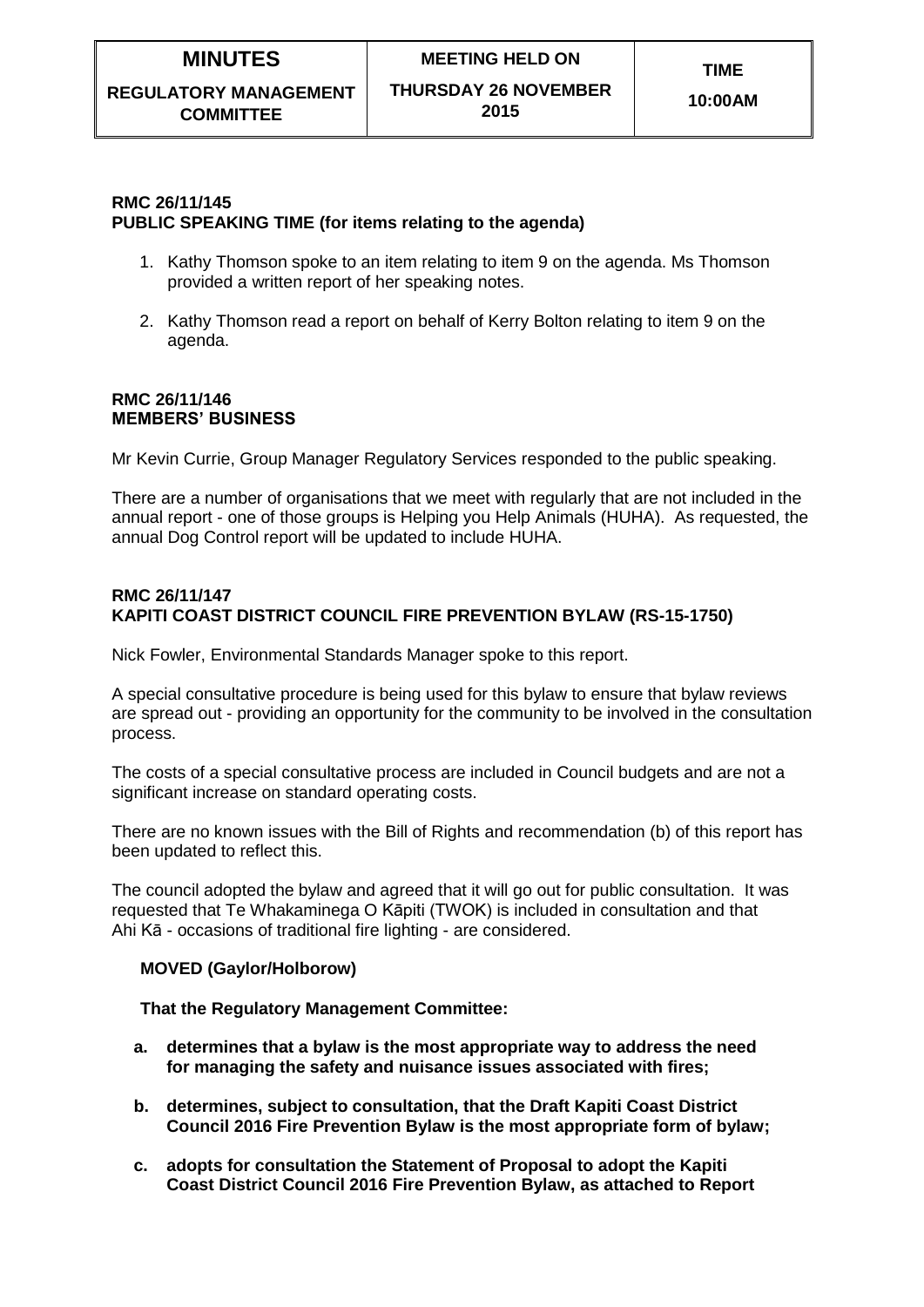**REGULATORY MANAGEMENT COMMITTEE**

**RS-15-1750; and**

**d. agrees that the Statement of Proposal to adopt the Kapiti Coast District Council 2016 Fire Prevention Bylaw is made publicly available as part of a special consultative procedure under sections 83 and 86 of the Local Government Act 2002.**

#### **CARRIED**

#### **RMC 26/11/148 SUBMISSIONS ON THE BUILDING (POOLS) AMENDMENT BILL AND THE PROPOSALS FOR NOTICES UNDER THE FOOD ACT 2014 (RS-15-1762)**

Nick Fowler, Environmental Standards Manager spoke to this report.

The tasks that appear to be devolved to local government relate to food complaints – i.e. complaints that involve laboratory testing. Advice, sampling and complaints relating to the labelling of food also appear to be moving to local government.

Customers with English as a second language were also discussed. Council are currently working to accommodate these customers and continue to consider how to best manage them.

Concerns were raised about costs being transferred to local government.

Once Council has further information on the extent of the changes moving to Local Government, they will be in a better position to make comment on their readiness.

Government is proposing that only pools that are identified as a swimming area should be fenced.

The Chair congratulated staff on the standard of the submissions made.

#### **MOVED (Welsh/D. Scott)**

**That the Regulatory Management Committee notes and endorses the submission on the Building (Pools) Amendment Bill attached as Appendix One to Report-15-1762.**

**That the Regulatory Management Committee notes and endorses the submission on the Proposals for Notices under the Food Act 2014 attached as Appendix Two to Report-15-1762.**

#### **CARRIED**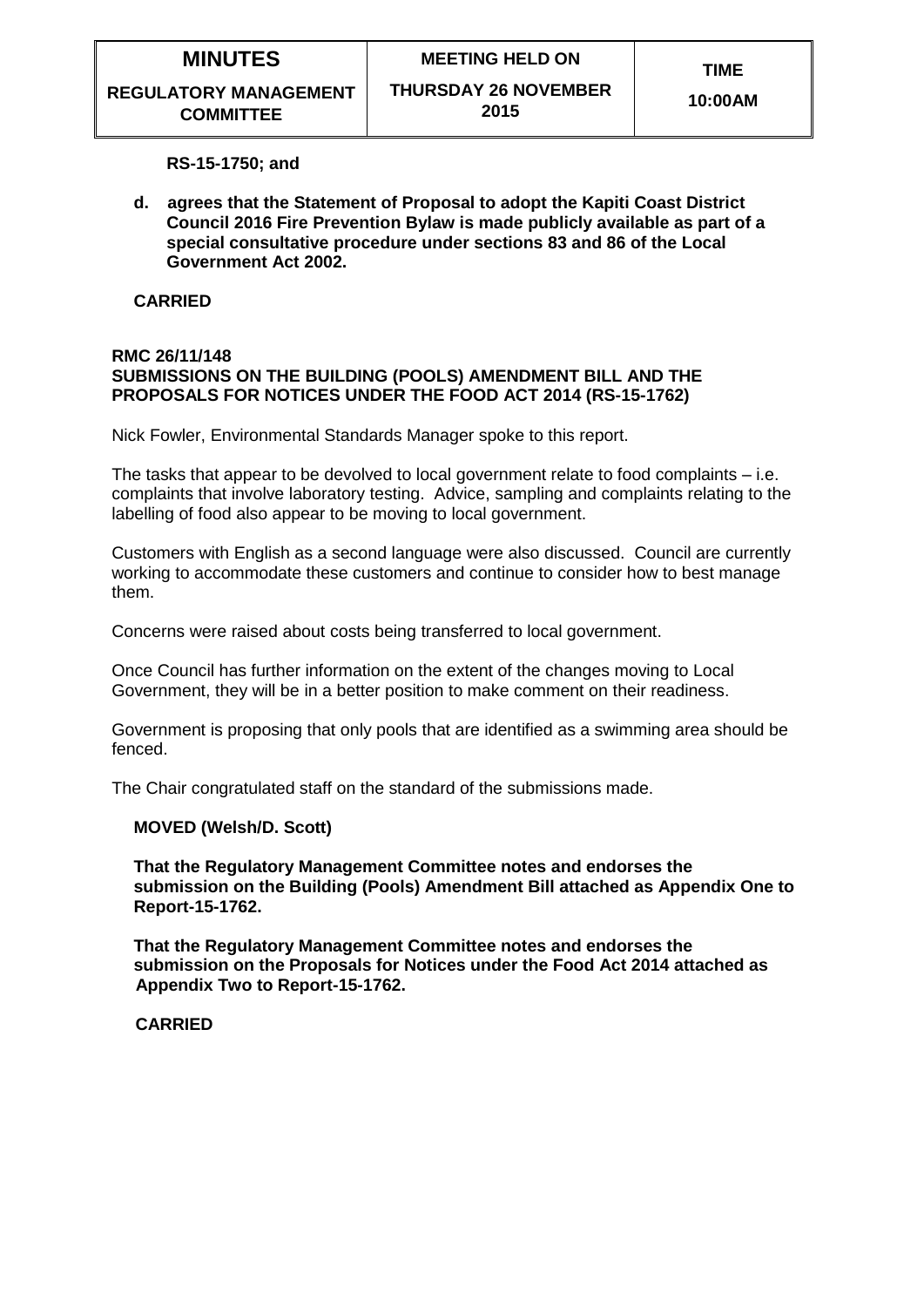**REGULATORY MANAGEMENT COMMITTEE**

#### **10:00AM**

# **RMC 26/11/149**

# **ANNUAL REPORT ON DOG CONTROL POLICY AND PRACTICES 2014-15 (RS-15-1739)**

Nick Fowler, Environmental Standards Manager spoke to this report. The Chair congratulated the staff on the excellent work carried out.

- It was agreed that Nick Fowler would provide a breakdown of attacks highlighting attacks on people in the future.
- The registration fee is 60% covered by dog owners and 40% covered by Council rates.
- In the 2014/15 year \$557,945 was collected in Registration fees and \$37,398 in infringements.
- The increase in the number of dogs classified as menacing is a reflection of the types of breeds that are being chosen by dog owners.
- The number of infringements has increased and reflects a more systematic approach to enforcement, in line with the Council's enforcement policy.

# **MOVED (D. Scott/Welsh)**

**That the Committee receives report RS-15-1739 (Annual Report on Dog Control Policy and Practices 2014-2015).**

# **CARRIED**

#### **RMC 26/11/150 NOVEMBER 2015 UPDATE ON THE PROPOSED DISTRICT PLAN (SP-15-1763)**

Vincent Fallon Portfolio Manager introduced Suzanne Rushmere who spoke to the report.

The following points were discussed:

- Following the five meetings that have been held, the documented record of the meeting will be used to shape the section 42a report.
- The section 42a report will be released a month before any hearing to ensure submitters have a chance to understand the recommendations.
- Submissions relating to trees were reduced as a number of issues had already been raised outside of the submission process.
- Some pre-hearing meetings will be replaced with facilitated meetings.

# **MOVED (Gaylor/Holborow)**

# **That the Regulatory Management Committee notes report SP-15-1763.**

# **CARRIED**

*Break at 11.12am reconvened at 11.25am.*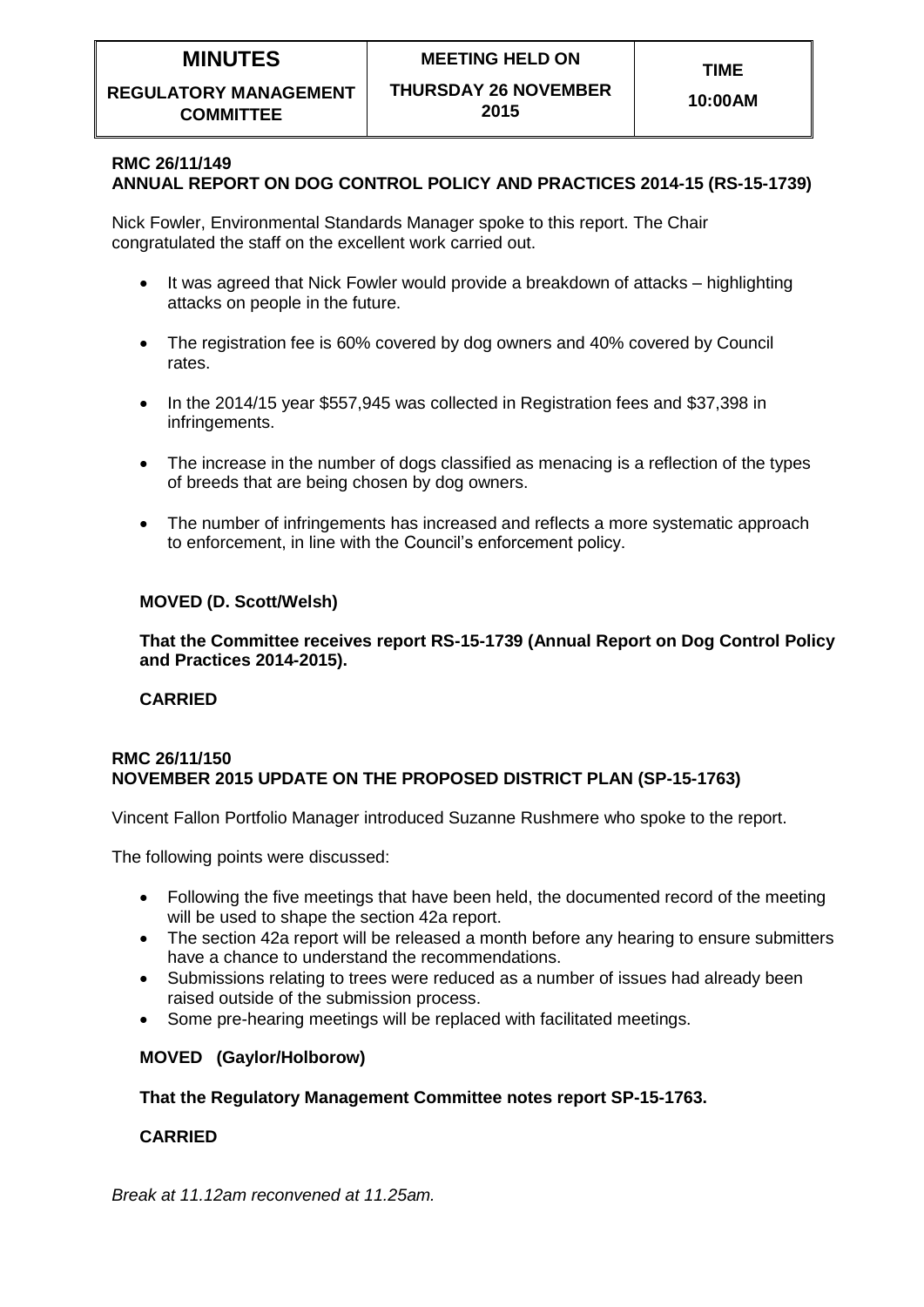# **RMC 26/11/151 REGULATORY SERVICES QUARTERLY REPORT (RS-15-1761)**

Katrina Shieffelbein, Business Analyst spoke to this report.

The Chair and Councillors congratulated the staff on the results in the report.

# **MOVED (Cardiff/Welsh)**

**That the Regulatory Management Committee notes the performance results for the first quarter of the 2015/16 year contained in the Quarterly Report attached as Appendix A to this Report RS-15-1761.**

#### **CARRIED**

#### **RMC 26/11/151 CONFIRMATION OF MINUTES: 22 OCTOBER 2015**

It was requested that the reference to Councillor D Scott in the minutes of 3 September 2015 be removed. The minutes of this meeting have been amended. It was requested that the word "her" be added to page 127 in the minutes of the meeting 22 October 2015.

# **MOVED (Gaylor/Welsh)**

**That the amended minutes of the Regulatory Management Committee meeting dated 22 October 2015 are accepted as a true and accurate record of that meeting.** 

# **CARRIED**

#### **RMC 26/11/152 MATTERS UNDER ACTION**

The Matters Under Action update was noted.

Bruce Johnston, Transport Safety Coordinator gave an update on school travel planning and road safety.

A request was made that information on the correct way to use roundabouts be included in an upcoming educational campaign about Pedestrian Crossings.

It was agreed that Bruce would obtain a report from New Zealand Transport Authority (NZTA) on infringements issued by age group.

The new cycle lanes by the bridge in Ōtaki were raised as an area of concern that has also been raised through the Ōtaki Community Board - this is considered a matter of urgency.

The Community Board will meet with representative groups on site and write to NZTA to invite them to this on-site meeting. The Community Board will also raise their concerns with NZTA more formally in writing.